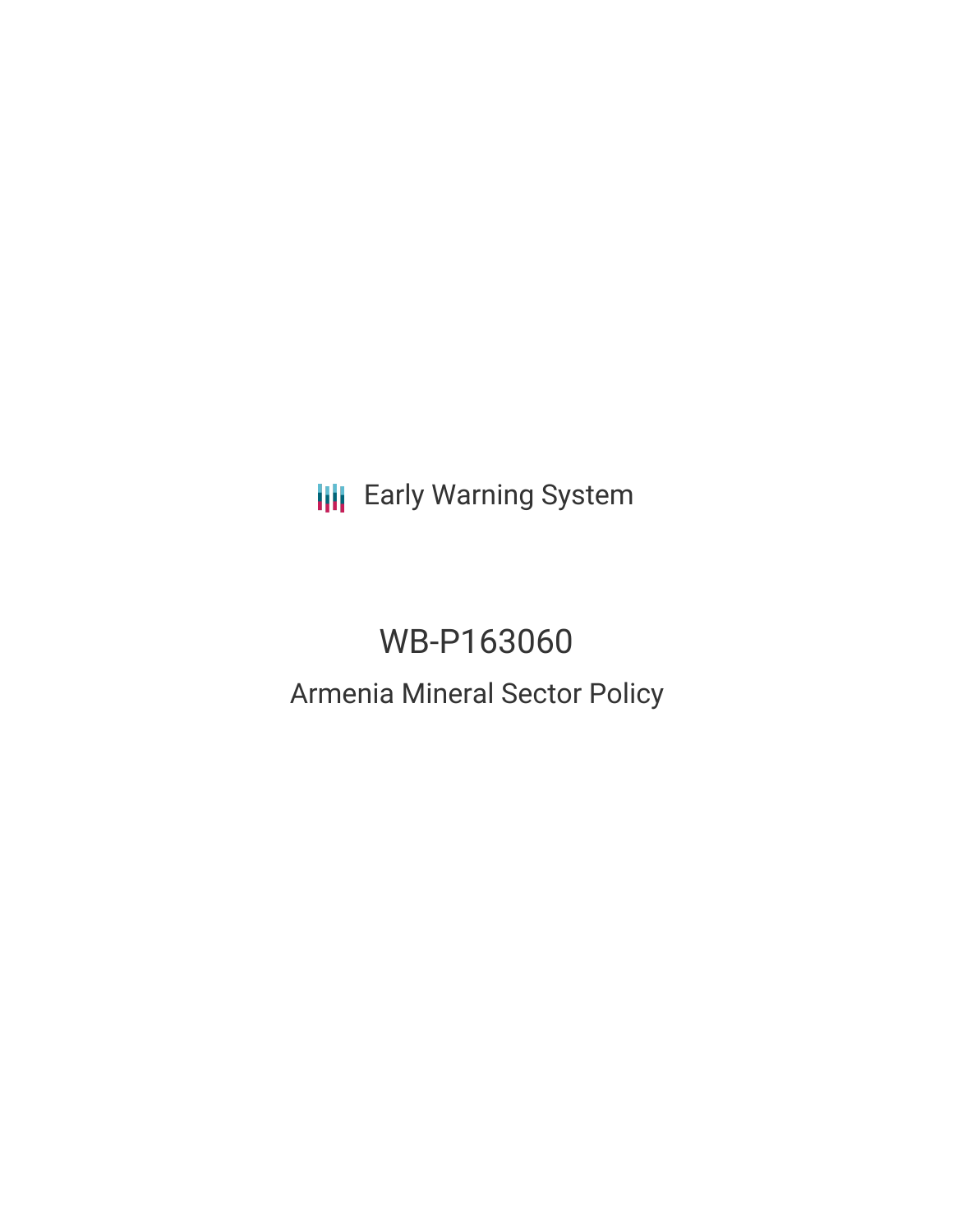

#### **Quick Facts**

| <b>Countries</b>              | Armenia                                           |
|-------------------------------|---------------------------------------------------|
| <b>Financial Institutions</b> | World Bank (WB)                                   |
| <b>Status</b>                 | Active                                            |
| <b>Bank Risk Rating</b>       | C.                                                |
| <b>Voting Date</b>            | 2017-08-21                                        |
| <b>Borrower</b>               | Republic of Armenia                               |
| <b>Sectors</b>                | Law and Government, Mining, Technical Cooperation |
| <b>Investment Type(s)</b>     | Grant                                             |
| <b>Project Cost (USD)</b>     | $$0.45$ million                                   |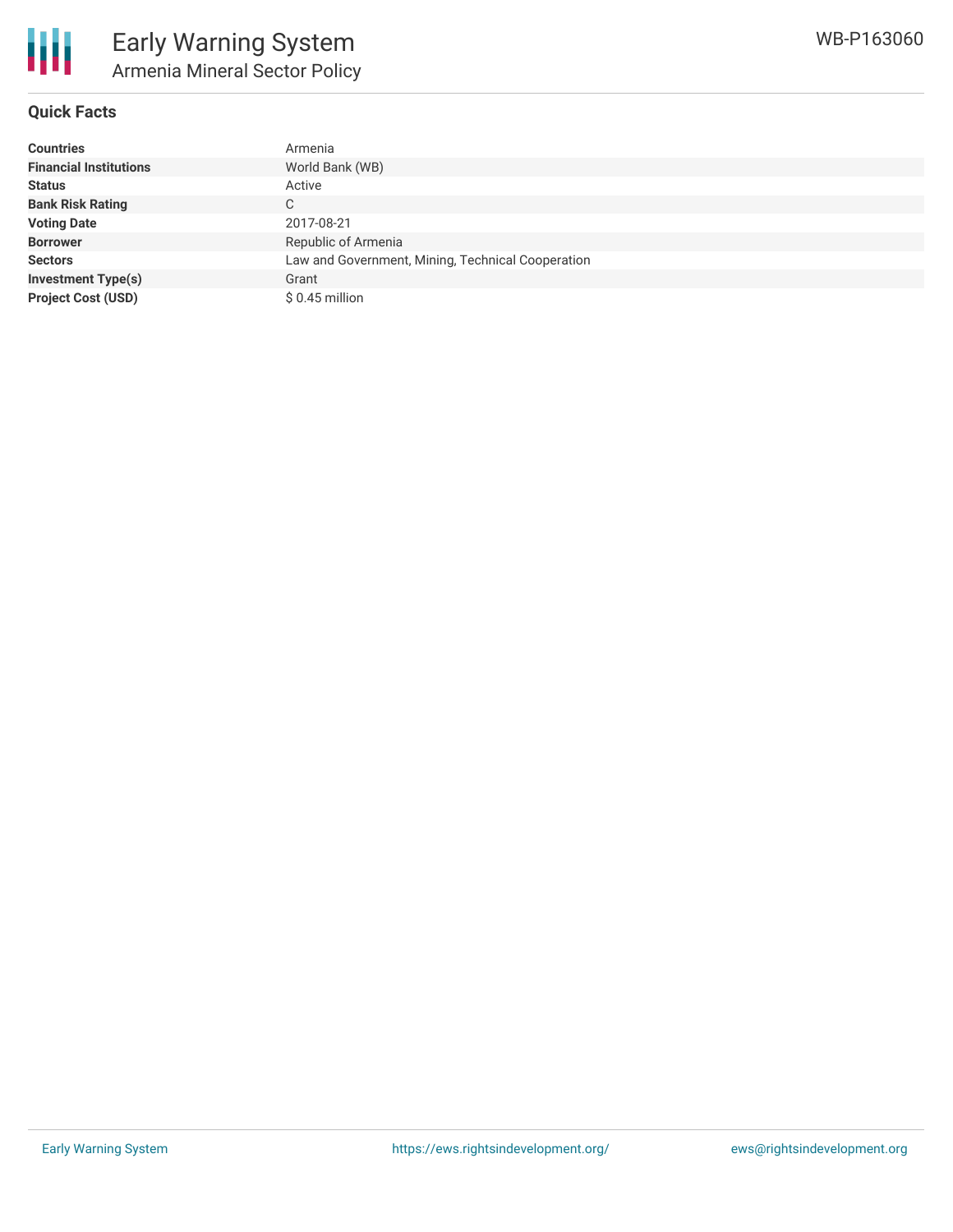

### **Project Description**

This project provides support for the development of a Mineral Sector Policy for Armenia.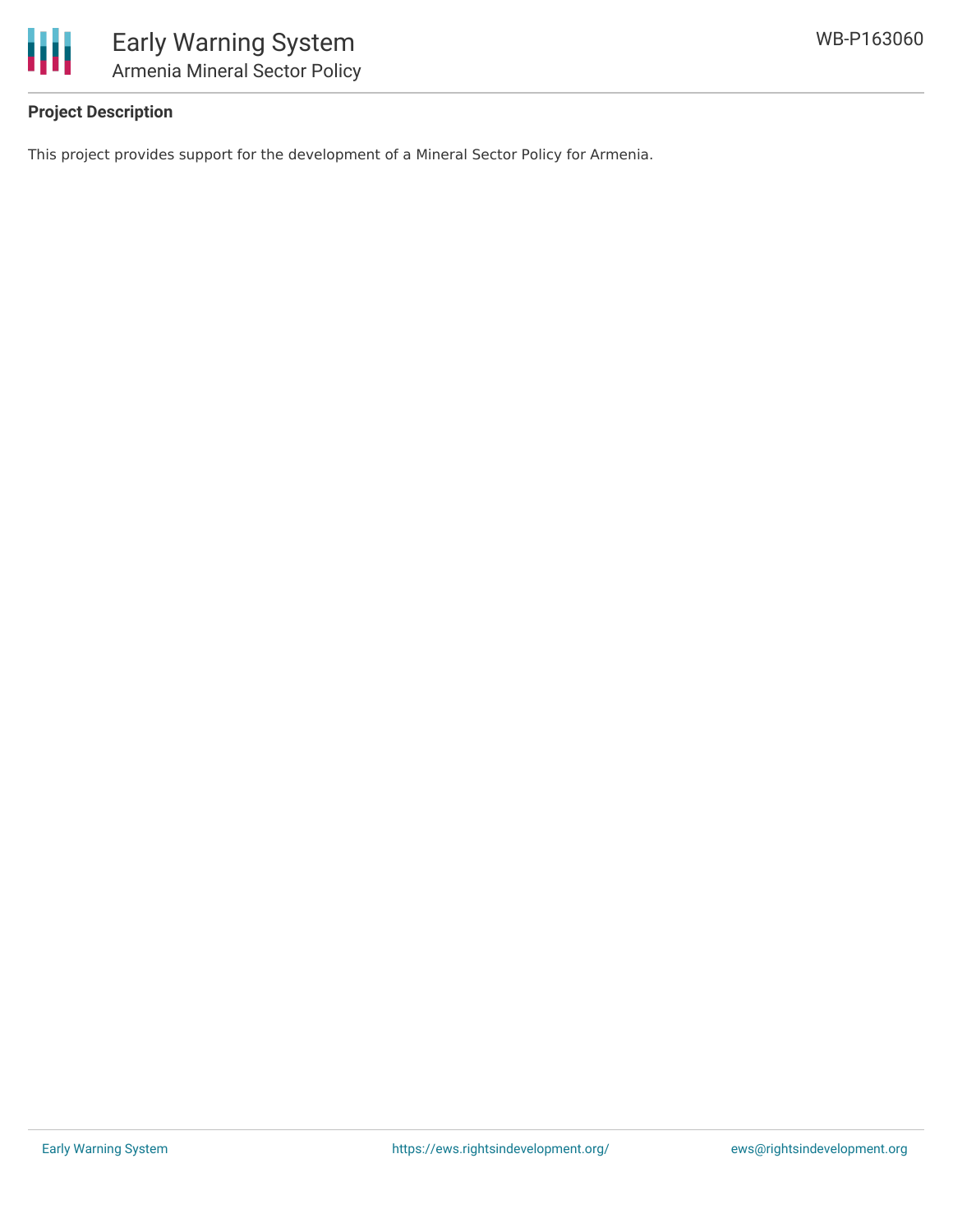

#### **Investment Description**

World Bank (WB)

Funding for this project is provided by the Extractives Global Programmatic Support.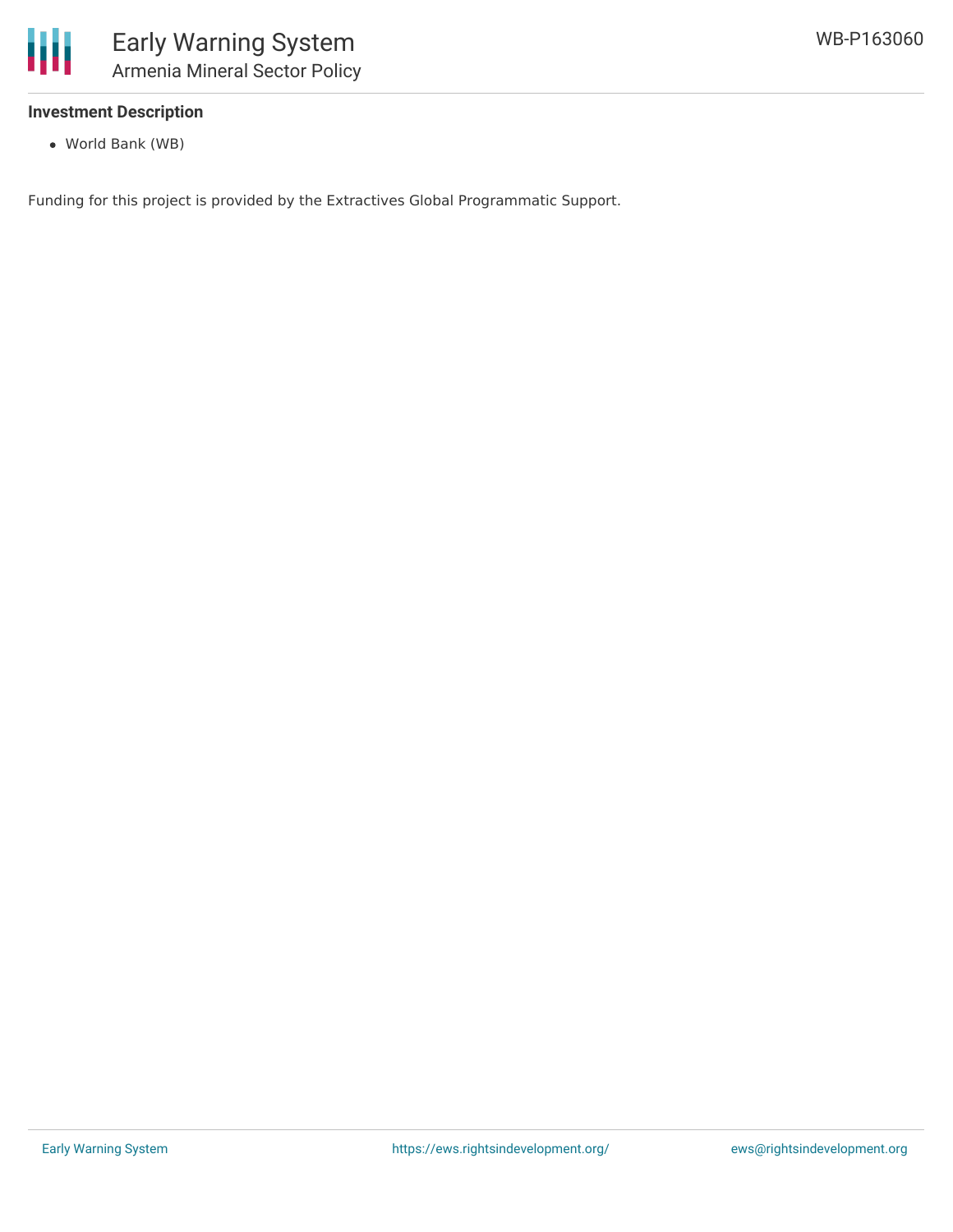#### **Contact Information**

World Bank Contact: Kirsten Lori Hund Title: Sr Mining Spec. Tel: 458-0904 Email: khund@worldbank.org

Borrower/Client/Recipient Name: Republic of Armenia Contact: Davit Harutyunyan Title: Minister, Chief of Staff Tel: 37410515703 Email: davit.harutyunyan@gov.am

ACCOUNTABILITY MECHANISM OF WORLD BANK

The World Bank Inspection Panel is the independent complaint mechanism and fact-finding body for people who believe they are likely to be, or have been, adversely affected by a World Bank-financed project. If you submit a complaint to the Inspection Panel, they may investigate to assess whether the World Bank is following its own policies and procedures for preventing harm to people or the environment. You can contact the Inspection Panel or submit a complaint by emailing ipanel@worldbank.org. You can learn more about the Inspection Panel and how to file a complaint at: http://ewebapps.worldbank.org/apps/ip/Pages/Home.aspx.